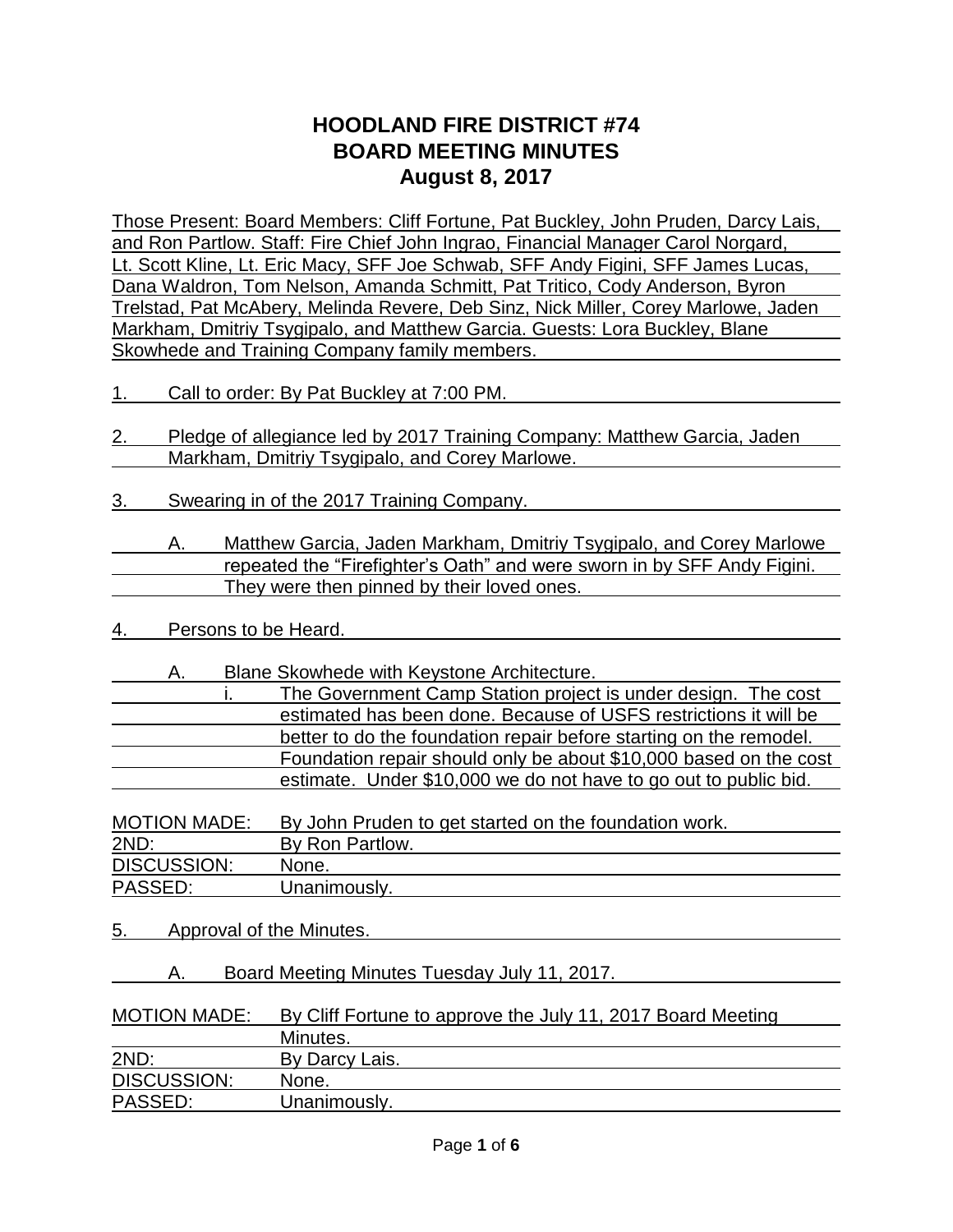| 6. |    | Communications.        |                                                                                                       |
|----|----|------------------------|-------------------------------------------------------------------------------------------------------|
|    | Α. | Thank you email.       |                                                                                                       |
|    | В. | <u>Thank you card.</u> |                                                                                                       |
|    | C. |                        | Letter to Mount Hood RV Village regarding campfire burn ban.                                          |
|    | D. |                        | Letter to domicile neighbors.                                                                         |
|    | Е. |                        | Letter from Chemult Fire regarding surplus vehicles.                                                  |
|    | F. |                        | Letter from Juniper Fire regarding surplus vehicles.                                                  |
|    |    | Reports:               |                                                                                                       |
|    | Α. |                        | Chief's Report by Fire Chief John Ingrao.                                                             |
|    |    |                        | Tally: 2017 YTD is 578. We are up 35 Calls from last year. This is                                    |
|    |    |                        | an over 7% increase in call volume. 82 calls in the month of July.                                    |
|    |    |                        | The calls breakdown to 5 Fires, 1 Overpressure, 40 Rescue &                                           |
|    |    |                        | EMS, 2 Hazardous Condition, 14 Service Calls, 18 Good Intent                                          |
|    |    |                        | Calls, and 2 False Alarms.                                                                            |
|    |    | ii.                    | Chief's Notes.                                                                                        |
|    |    | a.                     | Still in the process of training new Duty Officers.                                                   |
|    |    | b.                     | Training Company members are now full responders                                                      |
|    |    |                        | because they have finished up their EMR, FF1 and HFD                                                  |
|    |    |                        | department training.                                                                                  |
|    |    | C.                     | Regarding the Government Camp Station there was an                                                    |
|    |    |                        | informal discussion with USFS about the land swap. Was                                                |
|    |    |                        | told that there is a lot of bureaucracy surrounding it and it is                                      |
|    |    |                        | moving slow. It will eventually happen but it could be ten                                            |
|    |    |                        | years down the road.                                                                                  |
|    |    | d.                     | Domicile is ready and Paid Staff will be sleeping there at                                            |
|    |    |                        | night starting this week. We have been working to get                                                 |
|    |    |                        | everything ready and getting SOGs in place.<br>2014-2015 Audit is being completed. There was an error |
|    |    | е.                     | with the depreciation schedule from years back. Now that                                              |
|    |    |                        | this is fixed we will be able to get the other audits done.                                           |
|    |    | f.                     | Tactical PPE vests were purchased for the Staff and Duty                                              |
|    |    |                        | Officers, since they often respond alone. FEMA                                                        |
|    |    |                        | recommends protective gear for Fire Service Personnel due                                             |
|    |    |                        | to the increase in violent crimes and active shooters                                                 |
|    |    |                        | incidents. This only as a means of protection and safety,                                             |
|    |    |                        | they are encouraged to flee if they feel they are in danger.                                          |
|    |    | g.                     | Eclipse IAP is being composed by Lt. Scott Kline. We are                                              |
|    |    |                        | preparing for worst case scenarios and hoping for the best.                                           |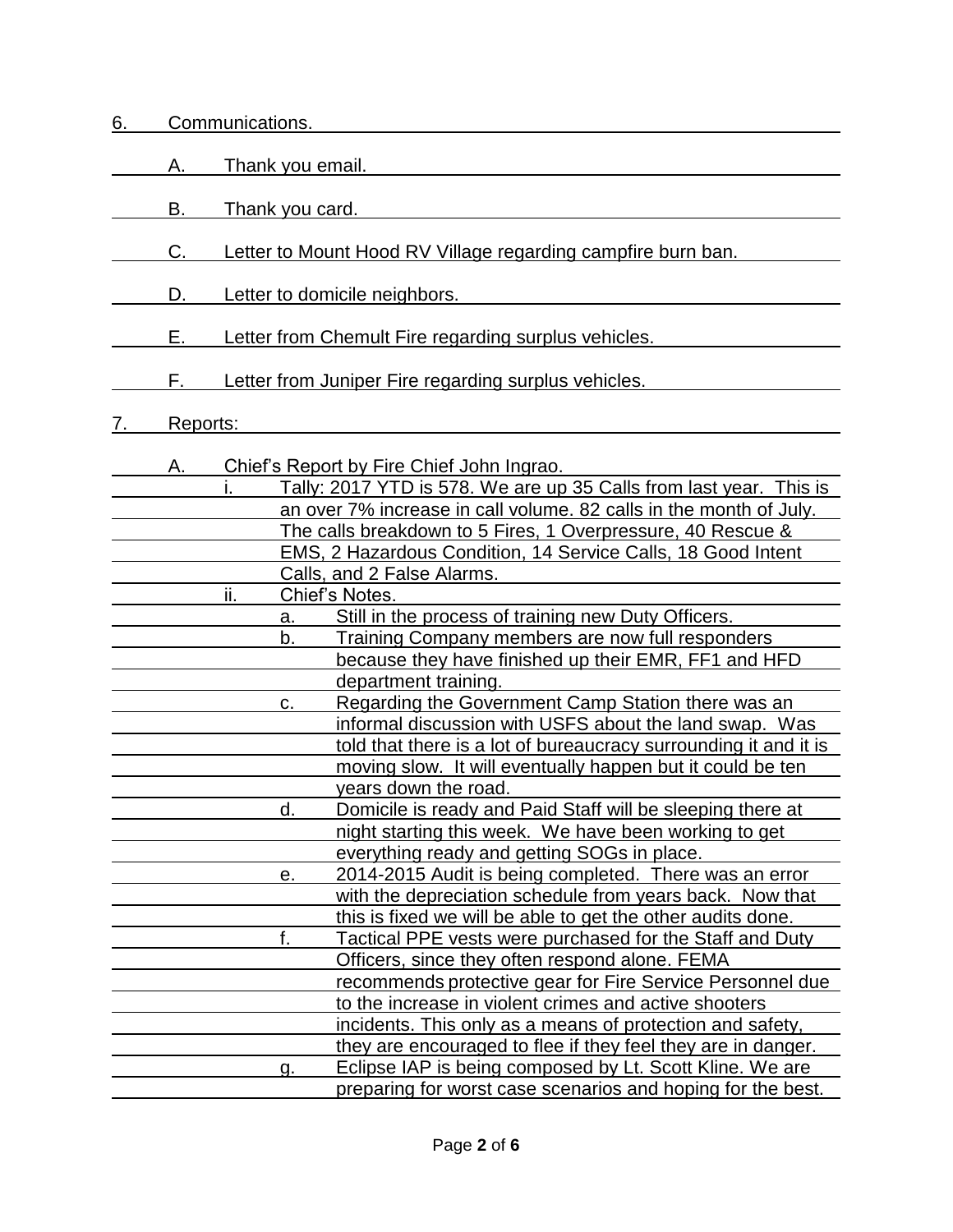# 7. A. ii. g. Continued

|    |      | We will be staffing heavily for Wednesday August 16 to                                                               |
|----|------|----------------------------------------------------------------------------------------------------------------------|
|    |      | Wednesday August 23. We will be staffing the Government                                                              |
|    |      | Camp Station. The Brightwood Station will not be used by                                                             |
|    |      | us and we are moving the apparatus up to the Main Station.                                                           |
|    |      | The Brightwood Station will be loaned out to CCSO and                                                                |
|    |      | OSP for their use. Support Group will be feeding personnel,                                                          |
|    |      | volunteers, CCSO, National Guard, etc. breakfast, lunch and                                                          |
|    |      | dinner at the Lion's Club. National Guard Troops will be                                                             |
|    |      | stationed at "Local Only" side roads providing information                                                           |
|    |      | and discouraging tourists from taking those roads to avoid                                                           |
|    |      | traffic. Welches School is allowing us to use their walk in                                                          |
|    |      | Refrigerator and Freezer for Food Storage. We got another                                                            |
|    |      | fuel tank and we are getting all of the fuel and propane tanks                                                       |
|    |      | topped off. The HEART Team will be helping with driving                                                              |
|    |      | and cooking. HFD is renting two motorcycles for quick                                                                |
|    |      | response medical calls. After the Eclipse at the September                                                           |
|    |      | Board Meeting, there might need to be a request to use                                                               |
|    |      | money out of the Emergency Contingency Fund to pay for                                                               |
|    |      | the Eclipse expenses. We might be able to get money from                                                             |
|    |      | FEMA if the Eclipse has caused a State of Emergency.                                                                 |
| В. |      | Safety Committee Report by Fire Chief John Ingrao.                                                                   |
|    |      | Susan stepped down as the Safety Committee Chair.                                                                    |
|    | ii.  | Dana Waldron is now the new Safety Committee Chair.                                                                  |
|    | iii. | Thank you to Susan for your contribution and ideas for the Safety                                                    |
|    |      | Committee.                                                                                                           |
|    | iv.  | We will be adding a larger secure safety board.                                                                      |
|    | ۷.   | Pot hole Issue brought up. We are actively working to solve the pot                                                  |
|    |      | holes on the apron. Planning on having Clackamas County come to                                                      |
|    |      | patch the pot holes.                                                                                                 |
|    | vi.  | There is some infrastructure issues at the main station that need to                                                 |
|    |      | be addressed with strategic planning.                                                                                |
|    | vii. | Lt. Burks had a really good LODD story that we can learn from.                                                       |
|    |      | Great information about continuing to wear SCBAs during fire mop                                                     |
|    |      | up!                                                                                                                  |
|    |      |                                                                                                                      |
| C. |      | Prevention Report by Fire Marshal Scott Kline.                                                                       |
|    |      |                                                                                                                      |
|    |      | A few inspections have been completed recently.                                                                      |
|    | ii.  | Construction plans have slowed down a little.                                                                        |
|    | iii. | No recent fire investigations.                                                                                       |
|    | iv.  | Eclipse IAP is taking up a lot of time.                                                                              |
|    | ۷.   | Still working on integrating the CAD with Image Trend. We have<br>pushed the "go live date" until after the Eclipse. |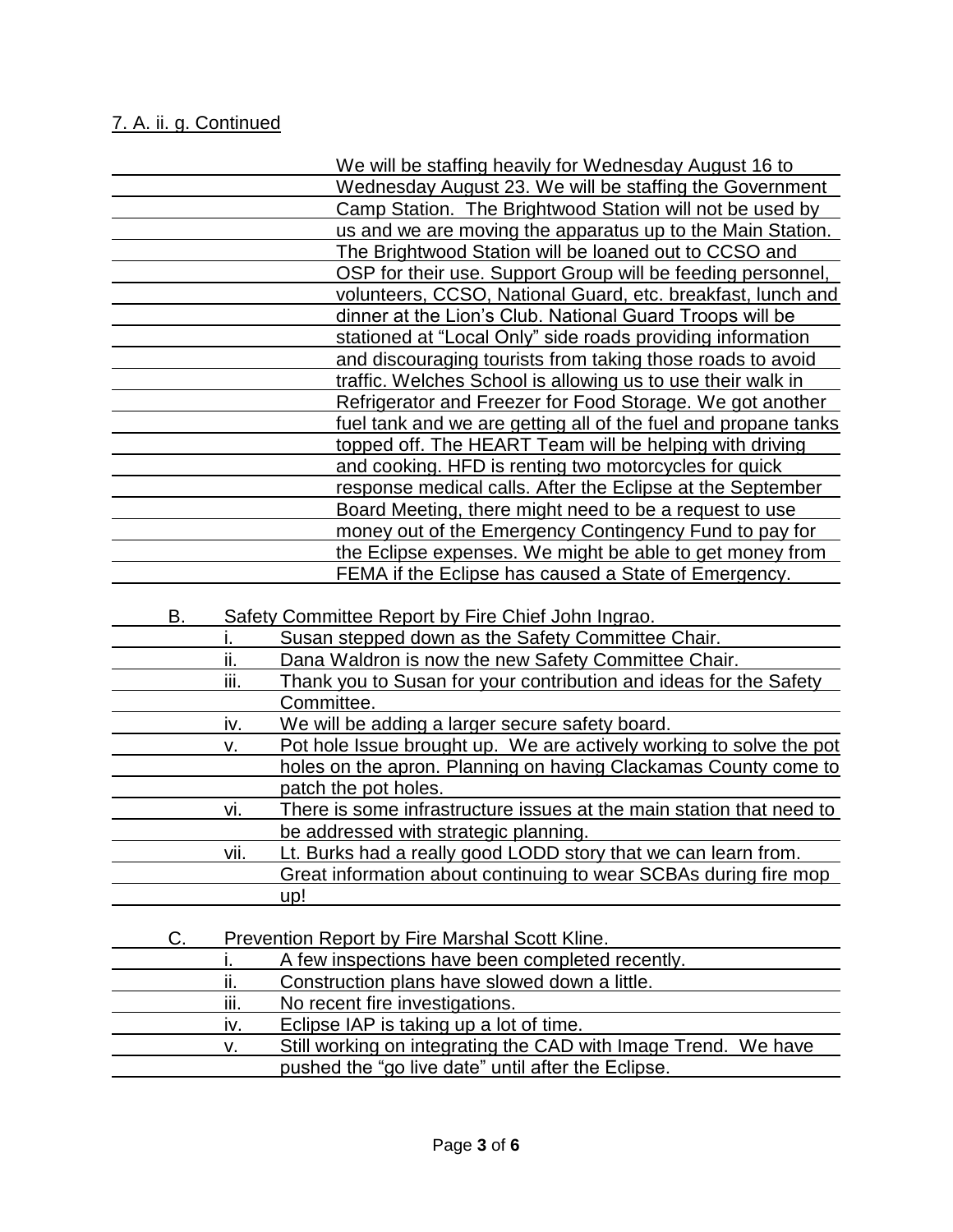# 7. Continued

|           | D. | I.A.F.F. 1660 Union Report by SFF Andy Figini.                                       |
|-----------|----|--------------------------------------------------------------------------------------|
|           |    | Andy's baby girl was born on July 28, 2017.                                          |
|           |    | ii.<br>Evan was married on July 25, 2017.                                            |
|           |    | iii.<br>Thank you to Chief for getting the domicile completed.                       |
|           |    |                                                                                      |
|           | Ε. | Volunteers Report by President Nick Miller.                                          |
|           |    | Volunteers signing up for shifts for the Eclipse and for Hood to                     |
|           |    | Coast.                                                                               |
|           |    | Picnic is Saturday August 12 <sup>th</sup> at Wildwood.<br>ii.                       |
|           |    | iii.<br>Volunteers are anxious to get checked off on the new Brush Rigs.             |
|           |    | Casey is still taking EMT Classes.<br>iv.                                            |
|           |    | Sandy Fire might be putting on an EMT Class that we could send<br>ν.                 |
|           |    | some volunteers too.                                                                 |
|           |    | We will be following up with the volunteers about their commitment.<br>vi.           |
|           |    | Volunteers will be getting Retired Fire Chief Mic Eby a gift<br>vii.                 |
|           |    | certificate for the coast.                                                           |
|           |    |                                                                                      |
|           | F. | <b>HEART Group by Sally Chester.</b>                                                 |
|           |    | The HEART team recently helped out with the Garage Sale.                             |
|           |    | ii.<br>Recently distributed flyers about Eclipse Preparedness and fire               |
|           |    | season. This was done in an effort to prepare and provide                            |
|           |    | information to the community.                                                        |
|           |    | iii.<br>Community members are concerned about fire danger and they are               |
|           |    | frustrated that local businesses are still selling firewood when a ban               |
|           |    | is in place.                                                                         |
|           |    |                                                                                      |
| 8.        |    | <b>Unfinished Business.</b>                                                          |
|           |    |                                                                                      |
|           | Α. | <u>The next Board Lunch is Friday August 25, 2017 during Hood to Coast.</u>          |
|           | В. |                                                                                      |
|           |    | Strategic Planning/Work Session will be Saturday September 23, 2017 at<br>$9:00$ am. |
|           |    |                                                                                      |
|           | C. | Solar Eclipse Surveys: Surveys show that a lot of people are planning to             |
|           |    | come to Oregon and are planning on camping.                                          |
|           |    |                                                                                      |
| <u>9.</u> |    | New Business.                                                                        |
|           |    |                                                                                      |
|           | А. | SOG #3-03: Use of Public Meeting Spaces.                                             |
|           |    |                                                                                      |
|           | В. | <b>SAFER Grant Update.</b>                                                           |
|           |    | Financial Manager Carol Norgard explained why we are getting                         |
|           |    | less than expected amount with the grant funds. We will have to                      |
|           |    |                                                                                      |
|           |    | come up with the difference to pay for two new firefighters. We                      |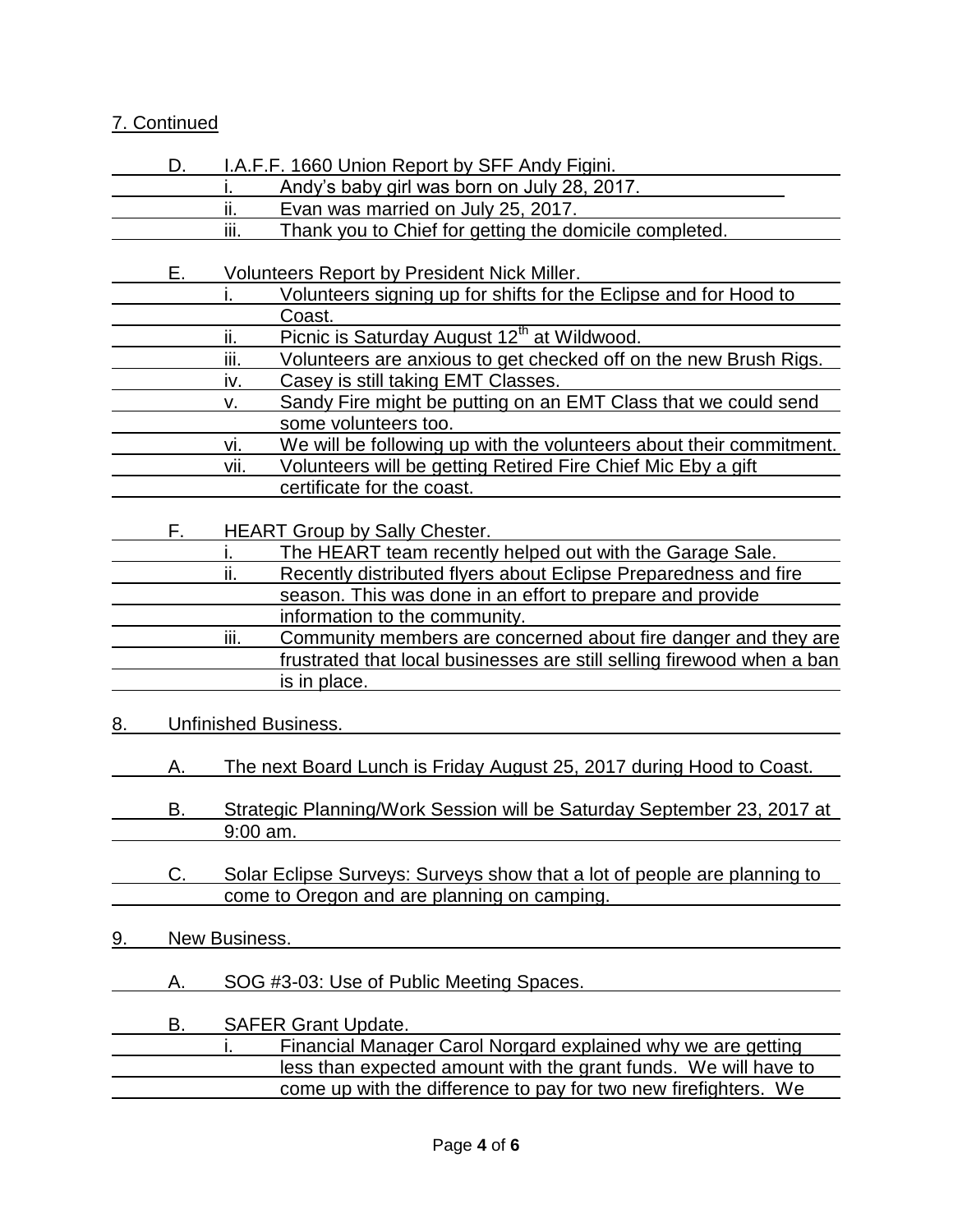## 9. B. i. Continued

|                     | have until August 20, 2017 to accept the grant. We will have to hire       |
|---------------------|----------------------------------------------------------------------------|
|                     | two firefighters by January 8, 2018.                                       |
| ii.                 | Chief Ingrao explained that when SFF Joe Schwab comes back                 |
|                     | and if we hire two additional staff that we would have three per           |
|                     | shift. Minimum staffing is two per shift. Right now when someone           |
|                     | takes vacation, sick, etc. it is all overtime for the person working       |
|                     | extra shifts to cover. With three per shift we would be paying a lot       |
|                     | less overtime. Not paying as much overtime would help cover                |
|                     | some of the difference from the grant.                                     |
|                     |                                                                            |
| <b>MOTION MADE:</b> | By Cliff Fortune to tentatively accept the SAFER Grant as                  |
|                     | presented.                                                                 |
| 2ND:                | By John Pruden.                                                            |
| <b>DISCUSSION:</b>  | The numbers need to be double checked.                                     |
| PASSED:             | Unanimously.                                                               |
| C.                  | Solar Eclipse Expenses.                                                    |
|                     | Will do an audit to see how much money has been spent on the               |
|                     | Eclipse Event because we may need to use some of the funds out             |
|                     | of the Contingency Fund. This will be addressed at the September           |
|                     | Board Meeting.                                                             |
|                     |                                                                            |
| 10.                 | Motion to pay the bills.                                                   |
| <b>MOTION MADE:</b> |                                                                            |
| 2ND:                | By Darcy Lais to pay all the bills as submitted.<br>By Ron Pruden.         |
| <b>DISCUSSION:</b>  | None.                                                                      |
|                     |                                                                            |
| PASSED:             | Unanimously.                                                               |
| <u> 11. </u>        | <b>Board Member Comments.</b>                                              |
|                     |                                                                            |
| А.                  | Cliff – Thank you to Linn Norgard and Pat McAbery for their dedication to  |
|                     | the Explorer program and to everyone who helped guide Luke and Sean!       |
|                     |                                                                            |
| В.                  | John – Very happy and proud with the growth of this department and the     |
|                     | "can do" attitude.                                                         |
|                     |                                                                            |
| C.                  | Darcy – Thank you Susan Mikolasy for all of your hard work and             |
|                     | dedication to the Safety Committee! Thank you Dana Waldron for taking      |
|                     | on the challenge. Thank you to the staff for putting up with the living    |
|                     | conditions, glad they are getting a better place to stay.                  |
| D.                  | <u>Ron – Thank you to the group for working well together to get a lot</u> |
|                     | accomplished!                                                              |
|                     |                                                                            |